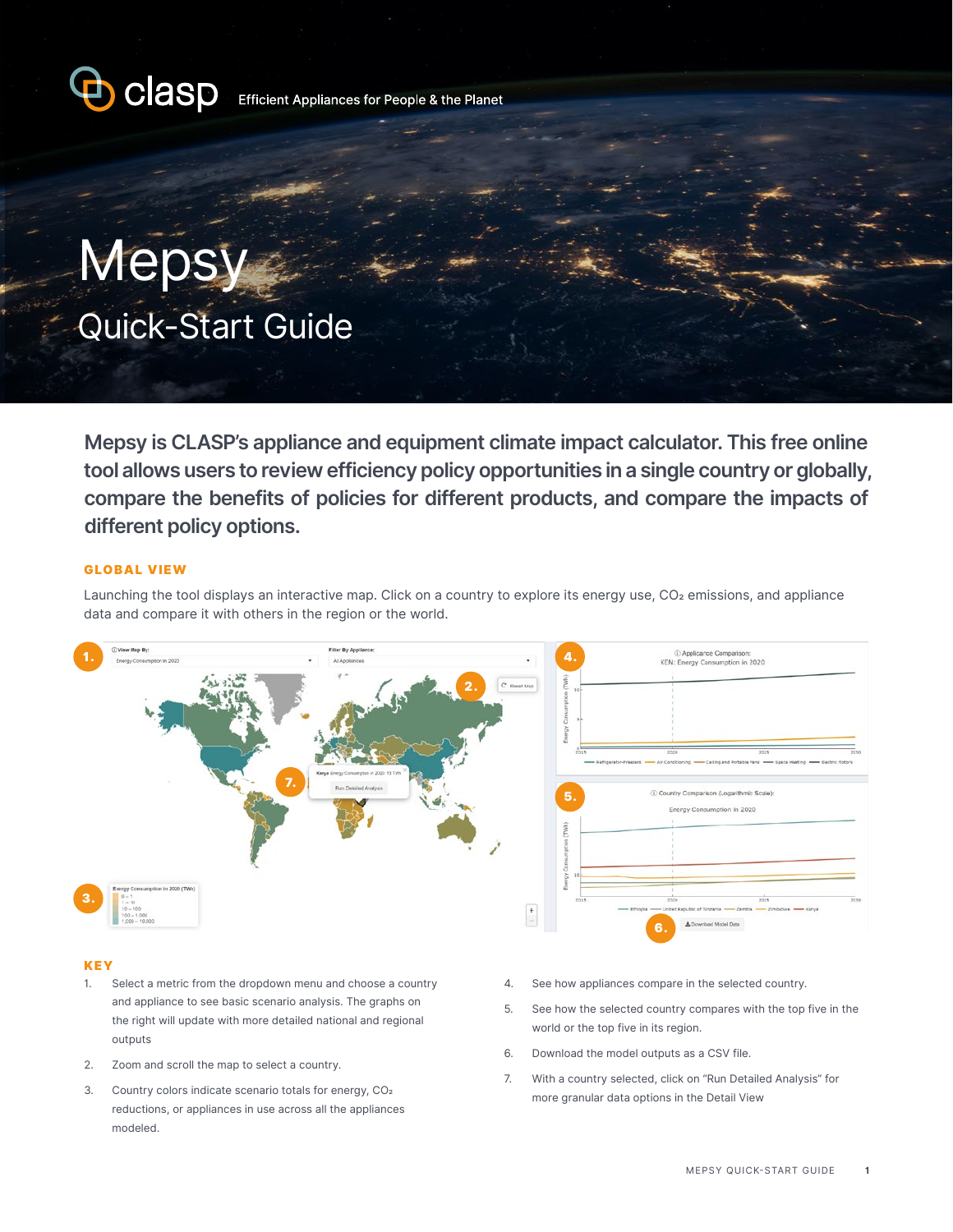### DETAIL VIEW: INPUTS

This screen allows users to dive deeper into the data and test different policy and market assumptions. Use the input tables to select a scenario and date range and enter optional policy parameters. Click "Calculate" to run the analysis and display energy, climate, and consumer impacts.

| <b><i>C</i></b> Scenario                           |                                |                    | 4.                    | <b>C</b> Equipment Data                                           |             | 5 <sub>1</sub>         | 7.<br>D Economic Data                      | D Used Appliance Market                          |
|----------------------------------------------------|--------------------------------|--------------------|-----------------------|-------------------------------------------------------------------|-------------|------------------------|--------------------------------------------|--------------------------------------------------|
| Country:                                           |                                |                    |                       | (i) Average Equipment Lifetime (years):                           |             |                        | C Consumer Discount Rate:                  | COMING SOON - Proportion of appliances regulated |
| Kenya                                              | $\tau$                         |                    |                       | $-17.68$                                                          |             |                        | 0.076741233                                | ö.                                               |
| Appliance:                                         |                                |                    |                       | (i) COMNG SOON - Business-as-Usual Efficency Improversed<br>Rate: |             |                        |                                            |                                                  |
| Rehigerator-Freezers                               | $\mathcal{L}_{\mathcal{L}}$    |                    |                       |                                                                   |             | 6.                     | <b>D</b> Energy Sector Data                |                                                  |
|                                                    |                                |                    |                       | (i) COMING SOON - Rusiness as Usual Prine Decrease Rate:          |             |                        | (i) Electricity Price (kWh)                |                                                  |
| <b>D</b> Policy Dates                              |                                |                    |                       |                                                                   |             |                        | 0.12                                       |                                                  |
| Policy Effective Year:                             | Analysis Start Year:           | Analysis End Year: |                       | (i) Scenario Assumptions (click to edit)                          |             |                        | (i) Heat Rate:                             |                                                  |
| 2022<br>$\left\vert \cdot\right\vert$<br>2005      | $\ddot{}$                      | 2030               | ۰                     |                                                                   |             | <b>Unit Energy</b>     | 0.487203102                                |                                                  |
|                                                    |                                |                    |                       |                                                                   | Price (USD) | Consumption<br>oomvyrt | (i) T&D Loss Factor                        |                                                  |
| Coptional Parameters                               |                                |                    |                       | <b>Business As Usual</b>                                          | $\circ$     | 340                    | 0.210573886                                |                                                  |
|                                                    |                                |                    |                       | <b>Efficiency Policy</b>                                          | $\circ$     | 247                    | (i) Electric CO2 emissions par kWh (kg)    |                                                  |
| Shipment Data                                      | <b>B</b> Used Appliance Market |                    | <b>Best Available</b> | $\circ$                                                           | 123         | 0.317056089            |                                            |                                                  |
| <b>B</b> Equipment Data<br><b>B</b> Freenomia Data | <b>B</b> Energy Sector Data    |                    |                       | Technology                                                        |             |                        | (i) Heating Fuel Price (per KWh);          |                                                  |
|                                                    |                                |                    |                       | (i) Currency Name/Code<br><b>USD</b>                              |             |                        |                                            |                                                  |
|                                                    |                                |                    |                       |                                                                   |             | $\bullet$              | (i) Heating Fuel Emissions Factor (kg/kWh) |                                                  |
|                                                    |                                |                    |                       |                                                                   |             |                        | a.                                         |                                                  |
|                                                    |                                |                    |                       |                                                                   |             |                        |                                            |                                                  |
|                                                    |                                |                    |                       |                                                                   |             |                        |                                            |                                                  |

# KEY

- 1. Select the scenario and policy dates you want to analyze
- 2. Select an optional field to open a new data window and display the model's default values. Entering a value overrides the default.
- 3. Enter or review annual shipments for the country being analyzed
- 4. Enter or review equipment data such as energy consumption, cost, and changes over time
- 5. Enter or review basic economic data
- 6. Enter or review energy sector data such as consumer costs and the grid emissions factor.
- 7. Enter data if part of the market consists of used appliances or is otherwise unregulated.
- 8. Click "Calculate" to run the analysis
- 9. Click "Return to Global View" to go back to the previous screen